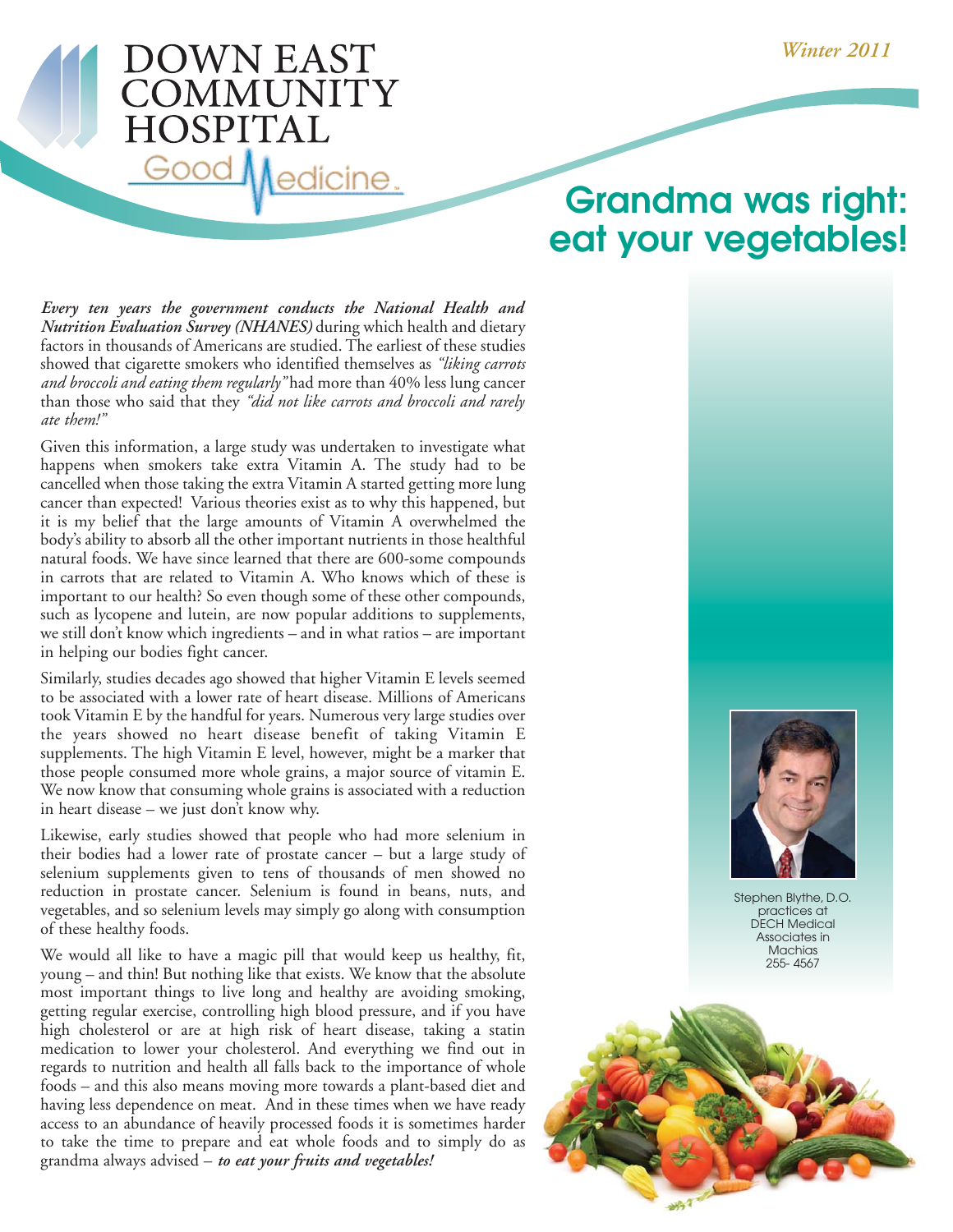## **Be Prepared**

By Donna Stanley-Kelley, RN Infection Prevention Nurse

#### *Winter has arrived and with it coughs, colds, fevers, earaches, and the flu.*

*Do you ever wonder what the difference is between the flu and the common cold?* The cold and flu are both respiratory illnesses but they are caused by different viruses. It is often difficult to tell the difference between the two based on the symptoms alone. Generally, the flu is worse than the common cold. Symptoms of the flu include fever, body aches, extreme tiredness, and dry cough. The common cold symptoms are milder; people usually have a runny or a stuffy nose.

The best way to prevent the flu is by getting the flu vaccination every year. Every year 5% to 20 % of the population gets the flu in the United States and more than 200,000 people are hospitalized from flu complications.

*Prevention is the key! Getting your flu shot every year and practicing "respiratory etiquette" will minimize your chances of getting the flu.*

#### **Respiratory Etiquette:**

- Cover your nose or mouth with a tissue or the sleeve of your shirt (if you sneeze into your hand, germs you sneeze can be spread to others as you touch objects)
- Dispose of the used tissue promptly
- Wash hands frequently or use alcohol based hand sanitizers

#### **Be prepared! A few items to stock up on are:**

- Non-prescription drugs such as Tylenol, Motrin, Pepto Bismol, cough syrups, cold remedies, and vitamins
- Canned soups are a quick, light meal. Gatorade or other drinks with electroytes help to prevent you from becoming dehydrated should you become ill
- Frequent hand washing is important in preventing the spread of an illness
- If you become sick, stay home to prevent sharing the illness with others



*Remember – Keep those hands clean!*



### **January is Cervical Cancer Awareness Month**



Cervical cancer affects approximately 10,000 women in the United States each year. Cervical cancer is the second most common type of cancer for women worldwide, but because it develops over time, it is also one of the most preventable types of cancer. Deaths from cervical cancer in the United States continue to decline by approximately 2 percent a year. This decline is primarily due to the widespread use of the Pap test to detect cervical abnormalities and allow for early treatment. Most women who have abnormal cervical cell changes that progress to cervical cancer have never had a Pap test or have not had one in the previous three to five years.

Cancer of the cervix tends to occur during midlife. Half of the women diagnosed with the disease are between 35 and 55 years of age. It rarely affects women under age 20, and approximately 20 percent of diagnoses are made in women older than 65. For this reason, it is important for women to continue cervical cancer screening until at least the age of 70.

If you would like to schedule an appointment for a Pap test, please contact the DECH Women's Center at 255-0400.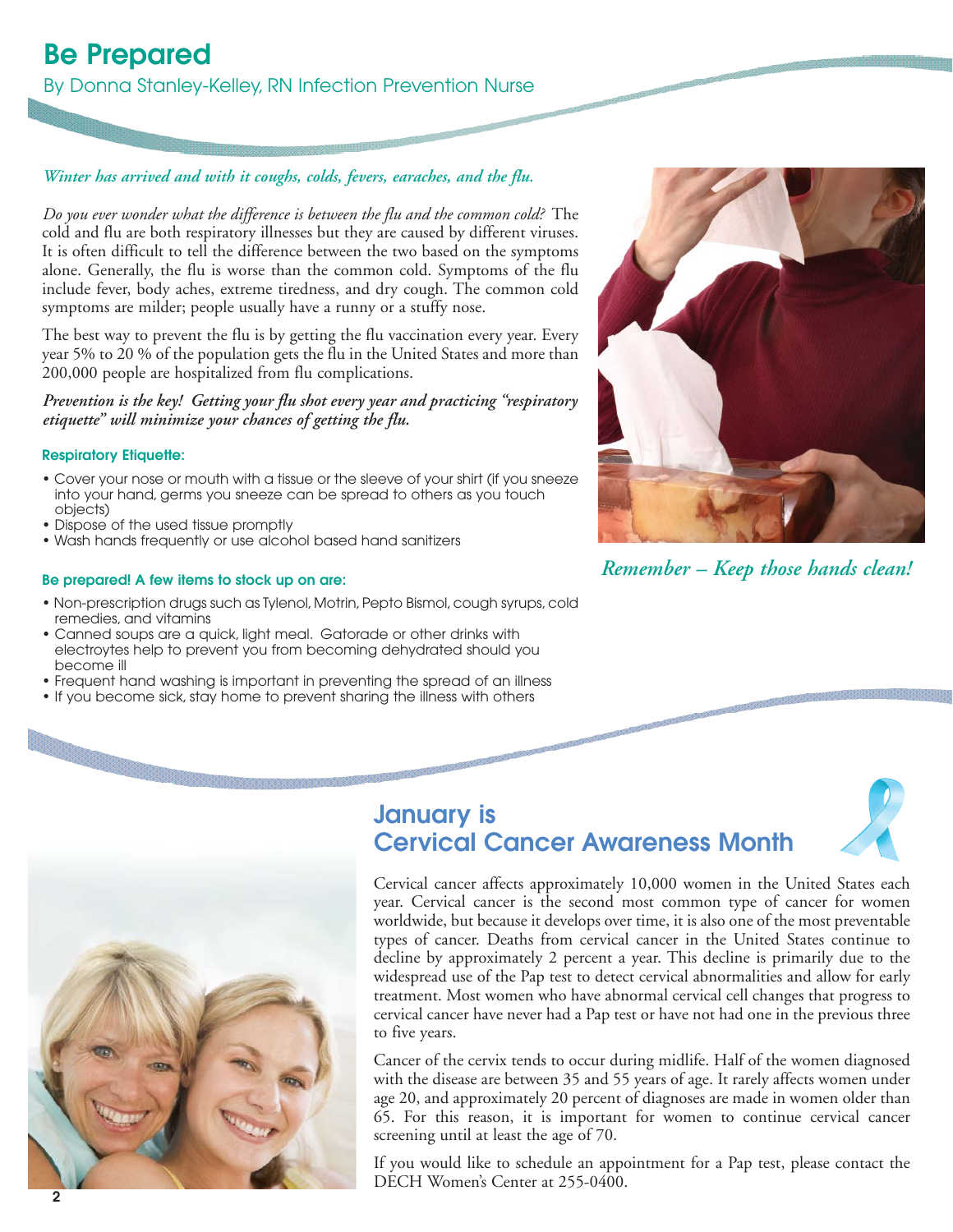Central Maine Medical Center College of Nursing and Health Professions has begun the process of providing distance learning education for their nursing program to the Washington County area. Since October first, the college has been working in collaboration with Axiom Technologies, Down East Community Hospital, and the University of Maine at Machias, along with several carefully selected vendors, to insure the educational experience being offered contains all of the tools for the students enrolled to be successful.

In December, the first round of students began the advanced placement program. The advanced placement program is an accelerated admission to the senior year for LPNs. These students met the admission criteria and completed the preparatory

work necessary for them to enter their senior year of the Associate Degree Nursing program offered through the college. In December, college representatives were at Down East Community Hospital participating in clinical experiences with the students and the new faculty hired for the program to represent CMMC in Machias.

As the program progresses, it will continue to grow by admitting eight freshman in September. This is open to anyone! We are very excited to have the opportunity to partner with so many wonderful folks from Washington County, and hope to have many qualified applicants to choose from for the fall. If you are interested in being a registered nurse, please call Dagmar or Matt at 795-2840 or go to www.cmmccollege.edu for more information.

#### **ABOUT THE PROJECT**

*Washington County is a major hub for blueberry agriculture and commercial fishing in Maine. Axiom Technologies has been awarded an NTIA BTOP Sustainable Broadband Adoption grant that will provide broadband education, awareness, training, access, equipment and support. The project will equip ten local farmers and ten local fishers with wireless equipment and a rugged laptop as a pilot project to help local industries utilize broadband technology in the field and for small business and economic development purposes. In addition, to address a healthcare worker shortage in the area, the project will expand distance learning for healthcare professionals in partnership with the Central Maine Medical Center College of Nursing and Health Professions,* with the goal of expanding the pool of local residents with associates' degrees in nursing.

### **Helping Our Neighbors**

Washington County residents have a great reputation for helping their neighbors. We do it because it is the right thing to do and because we want to. That holds true for the employees at Down East Community Hospital and its physician practices. They have been raising money through their Jean's Day program and giving the proceeds to many different programs such as House In the Woods, DECH Relay for Life Team, Senior Companion Program, supplies for area schools, food pantrys, Ronald McDonald House, Women's Health Resource Library, the Jimmy Fund, and Toys for Tots.

Separate from the Jean's Day were several "drives" for boxes filled with things from home for Maine soldiers stationed in Afghanistan and Iraq. This was a combined effort of hospital employees, physicians, and community members.

The employees also help provide a merrier Christmas for area children in need through the Let's Have a Merrier Christmas program by providing presents for the children they picked from the Angel Tree.

The spirit of giving is alive and well in Washington County. Thank you to everyone in our Hospital and our community for gently touching the lives of others.



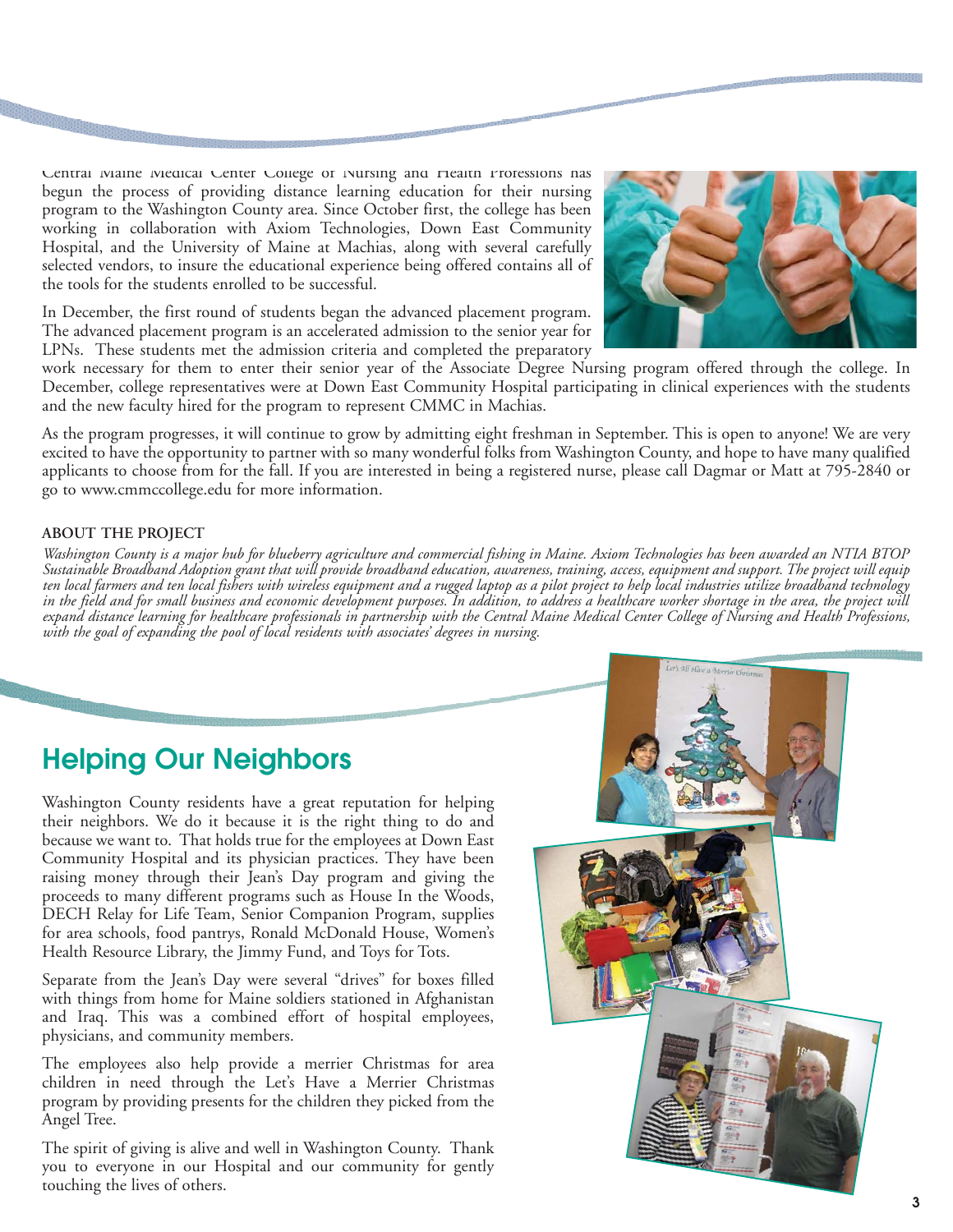## **BIGGEST LOSER Wellness Competition To Begin In Washington County**

Down East Community Hospital is excited to be a participant in the upcoming *Washington County: One Community BIGGEST LOSER Wellness Competition*. The purpose of this competition is to support your efforts to meet a safe weight for you, follow a healthy diet plan and exercise program, and to establish healthy patterns that you can continue long after the contest is over.

America's expanding waistlines have led to a dramatic increase in the risk of developing heart disease, high blood pressure, diabetes and other obesity related illnesses. As a result, health care costs have also risen significantly. Fortunately, a wellness trend is also developing and growing quickly. Many employers are leading the way, providing worksite wellness programs and incentives for employees who adopt healthier lifestyles. Businesses benefit from lower health care costs and a healthier, more productive workforce.

A *BIGGEST LOSER Wellness Competition* is a great way to motivate individuals toward the goal of better health & fitness, while building teamwork and boosting morale.

*The program will start on January 7, 2011 and run for twelve weeks, ending on April 1, 2011. The last day of weigh-in will be April 4, 2011. The last day to register is January 11, 2011. Late registrations will be considered on case by case basis.* 

#### **Basic Wellness Competition Package: (with honor system accountability) Free to Participants**

Basic Package Includes:

- 1. "How to Get Started & Rules of Competition" handout for participants
- 2. Team Enrollment Form
- 3. Outline of Biggest Loser Diet pdf file
- Compilation of weekly competitions and weigh-in data 4.
- 5. Notification of weekly and grand prize winners
- Facebook Group ONLINE for participant/team 6.
- 7. Outline of Biggest Loser Workout Plan pdf file (Facebook) based on either beginner, intermediate, or advanced fitness levels. Participants may choose the one that best suits their perceived fitness level, or join one of the group fitness classes provided in the resource guide
- 8. It is encouraged that all participants consult with a physician before starting the challenge

\*All information between participant and WC:OC is completely confidential and falls under the confidentiality agreement.

*The competition is not only fun, it delivers results. At the end of the competition you will be healthier and happier!*

**For competition details and to get your team started contact: Angela Fochesato at angelaf@dech.org or 207-255-0225 OR Sara McConnell at smcconnell@wc-oc.org or 207-255-3741**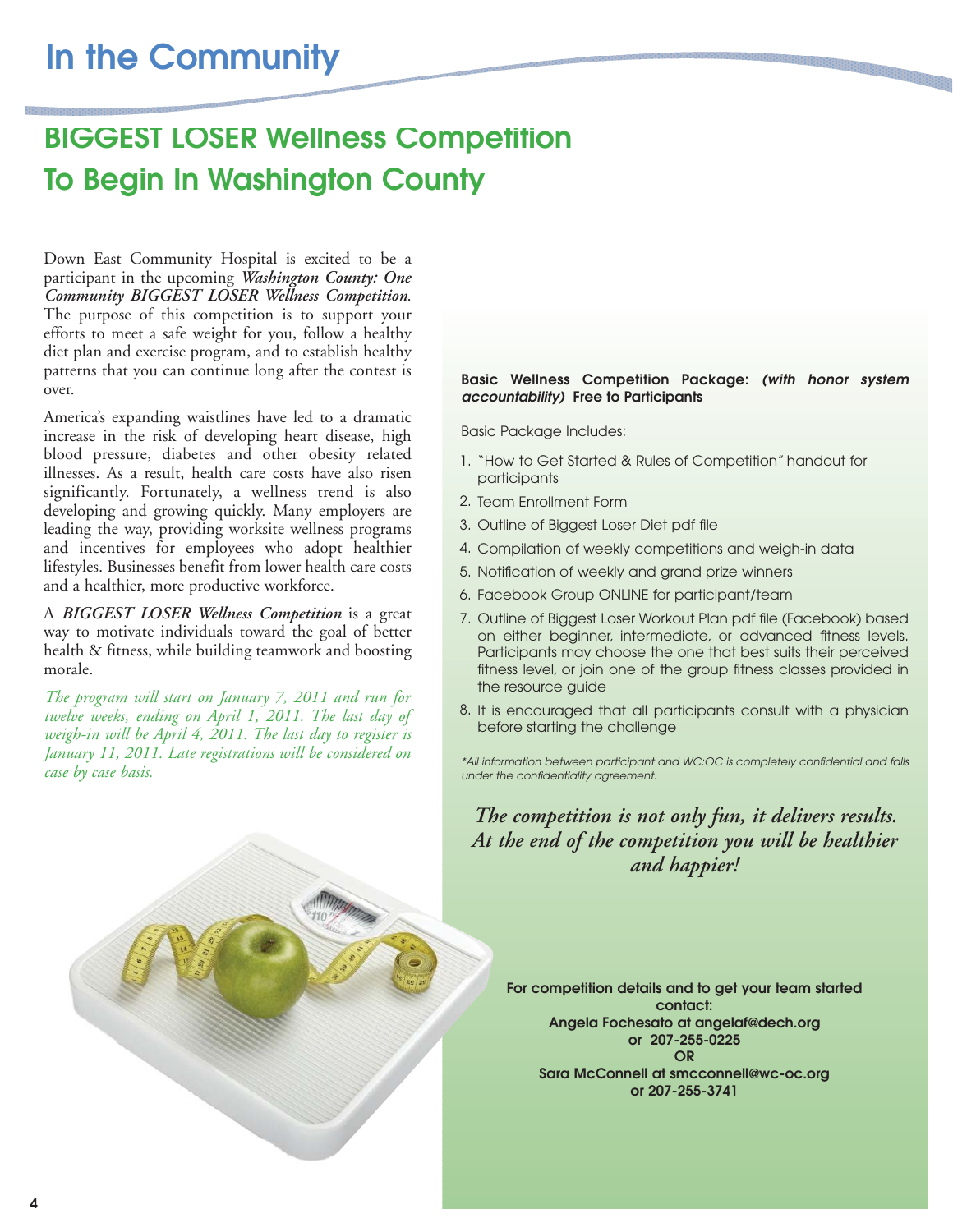# **When Mourning**

*"Someone you know has died. Maybe they died recently, or maybe it was awhile ago. Maybe it's one person you are remembering right now, or maybe it's several people. Whoever it is, chances are life has lost some of its sparkle for you, some of its interest, maybe some of its meaning. You may even wonder if life has lost all its meaning. Sometimes that happens…Grief is a natural, normal, instinctive way of coming to grips with the loss of something you prize or someone you love. Your grief has one very important purpose—to help you return to life and to go on living so that you can find meaning again in your days, and fulfillment, even joy." James Miller*

Ralph Waldo Emerson said that sorrow makes us all children again. Isn't it strange how when we are hurting, when sorrow overwhelms us, we feel out of sync? We can think we are lost in the woods and no one is coming to find us. A person's sense of taste and smell can even be affected by grief. Hearing can become over acute and loud noises may make you jump. All of these things are part of the grief process and though they are uncomfortable, painful even, in time, with conversation and support, things can and do get better.

Here at Down East Community Hospital we are using a program called *"When Mourning Dawns"* for our bereavement group meetings. The beauty of this program is that it approaches grief as if it were a year of seasons. Thinking of grief in terms of changing seasons is a wonderful visual as well as heartfelt way of viewing, experiencing and reconciling our feelings about the person or persons whose loss has touched our hearts, our minds and our very beings.

A photo in the program used to describe the *"winter of our grief"* is a picture of red berries on a vine covered with ice. It is an excellent visual description of how frozen in place we can get when we are grieving. It is an image of how hard it is to make decisions and think about the future.

When people come to the support group, the first few weeks can be hard, the retelling of the stories of ones loss can bring it all back as if it only happened yesterday. The joy of the group is that by the end, although people may still feel wounded, they begin to believe in tomorrow as being a place of joy once again in this life.

It is my hope that through the Bereavement program at the hospital we are able to provide a process of healing; a process that heals our bodies, our minds and, our spirits.

*"Die when I may, I want it said of me by those who knew me best that I always plucked a thistle and planted a flower, where I thought a flower would grow." Abraham Lincoln*

*"I had thought that your death was a waste and a destruction, A pain of grief hardly to be endured. I am beginning to learn that your life was a gift and a growing and a loving left with me." Marjorie Holburn*



The Rev. Bonnie Haase

*Living Your Life Fully Through the Seasons of Your Grief*

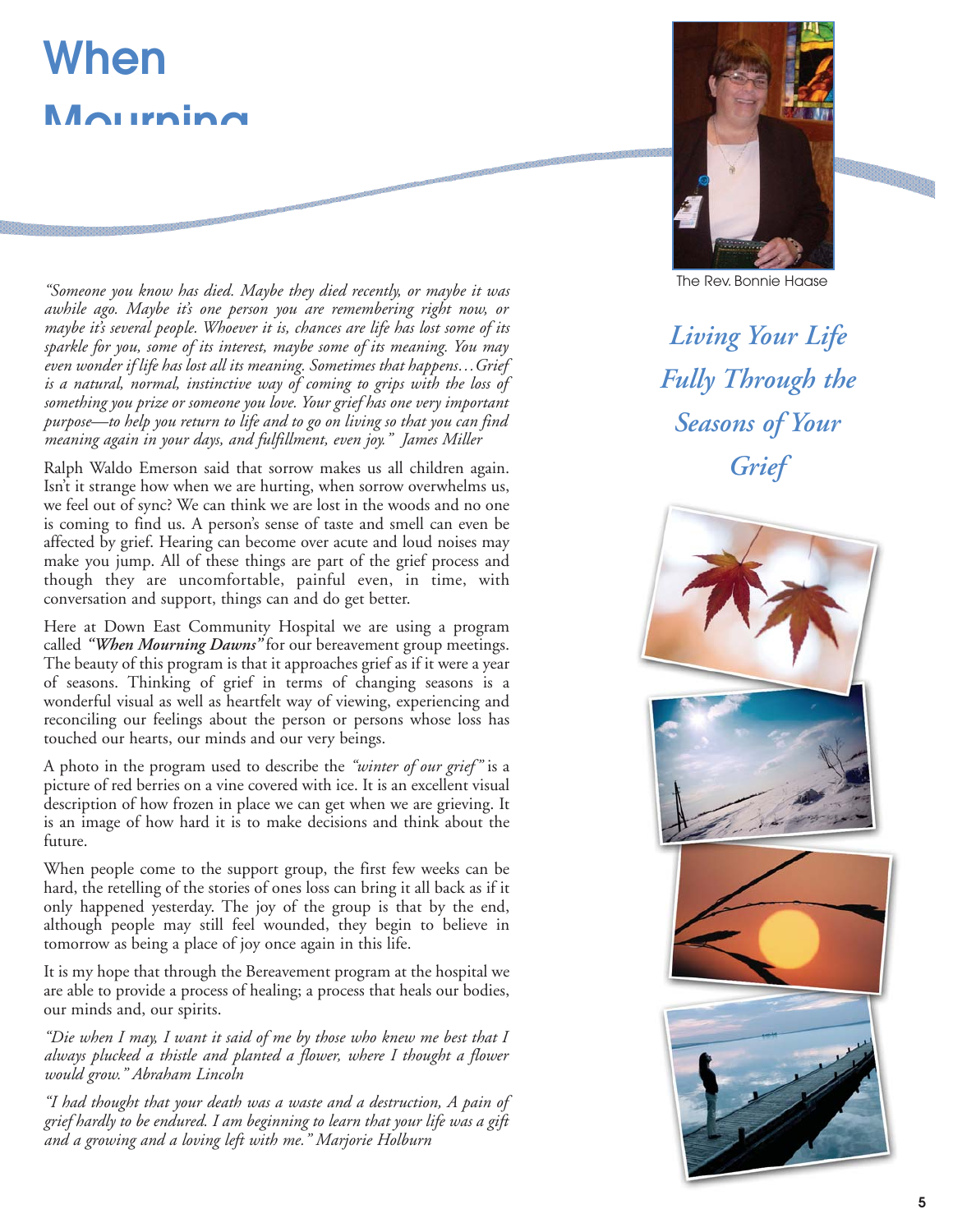*Down East Community Hospital has been listening to its patients!* Beginning early in 2011, the hospital will begin sending statements in a new format. Each patient who is private pay or has commercial insurance of some type will receive an itemization of their bill in their first statement. This enables our patients to better recognize what they are being billed for, addressing the number one request that patients have when calling the billing office. In addition, each statement will have a new look that is more user friendly, including the direct phone number to the Patient Account Representative that handles your accounts. This new statement also provides an online option for viewing your bill "real time." This enables the patient to view their bill by account number and shows the original detail of the account as well as any payments that have been made by insurance and/or the patient.

*Please be watching for further information as we get closer to the time we begin offering this new service. For further information, you may call Vicki Brown in the DECH Business Office at 255-0460.*



Down East Community Hospital, along with 7 other Maine hospitals, has been recognized by the Harvard Pilgrim Hospital Honor Roll for 2010. The Hospital Honor Roll recognizes those adult, acute care hospitals whose performance was among the top 25% of those measured nationally on a set of composite quality and patient experience measures, as reported by Centers for Medicare and Medicaid Services (CMS) on Hospital Compare, and from Leapfrog patient safety measures.

Hospital Compare measures how well hospitals care for patients with certain medical conditions or surgical procedures, and results from a survey of patients about the quality of care they received during a recent hospital stay. Leapfrog is a national coalition of business leaders and major health care purchasers formed in 2000 to promote the increased safety of inpatient care. To determine the Honor Roll, Harvard Pilgrim used Centers for Medicare and Medicaid data for quality measures in the treatment of heart attack and chest pain, heart failure, pneumonia and the surgical care improvement project. In addition, data from Leapfrog was used in comparing the prevention of medical errors, appropriate ICU staffing, steps hospitals take to avoid harm and the reduction of in-hospital injuries.

This is the first time that Down East Community Hospital has been named to the Harvard Pilgrim Hospital Honor Roll. "*It is an honor that our efforts to improve quality in clinical and service excellence at Down East Community Hospital are recognized by such a highly regarded organization as Harvard Pilgrim Health Care"*, said Douglas Jones, CEO at Down East Community Hospital.

*For more information on the Hospital Honor Roll, go to www.harvardpilgrim.org/HospHonorRoll*



*"It is an honor that our efforts to improve quality in clinical and service excellence at Down East Community Hospital are recognized by such a highly regarded organization as Harvard Pilgrim Health Care"*

*Douglas Jones, CEO Down East Community Hospital*



Patient Financial Services Director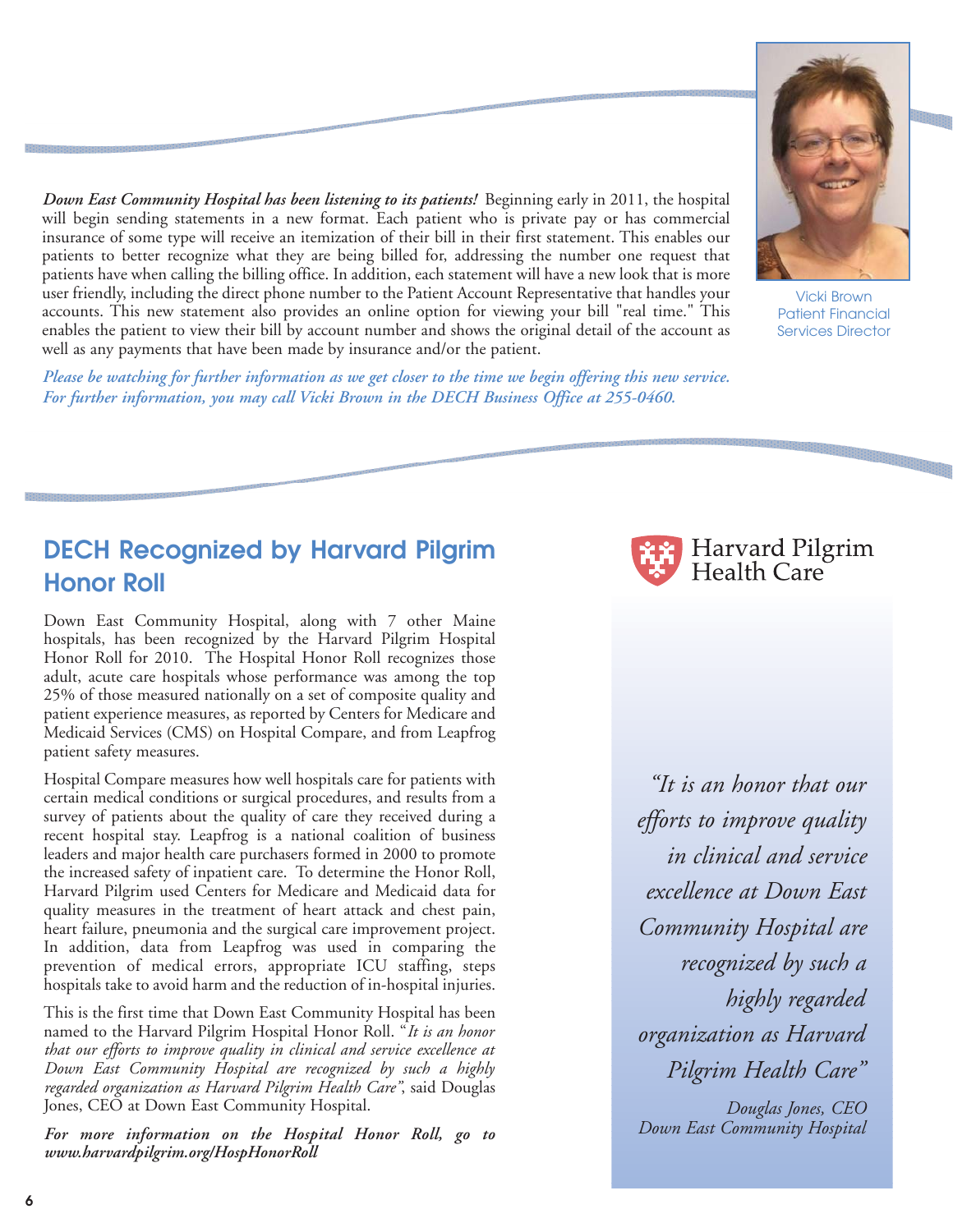## **Message from the CEO**

Dear Friend of DECH,

By the time this message reaches you, our Board of Trustees will be well on its way toward creation of a strategic plan that better defines the objectives and goals of the organization during 2011 and for several years beyond. The purpose of the strategic plan is to create expectations for the hospital as a whole and for leadership in particular. This begins a clear process of holding the CEO and hospital leadership accountable for results.

In creating bottom-line accountability there are many ways of measuring success and, in setting our goals, we will not try to micromanage the work of every individual but will establish a balanced set of measures that define excellence and success from multiple perspectives in ways that, together, assure that every stakeholder (patients, community members, employees, physicians, regulators and insurers) recognize our progress and the value that we deliver.

One of our success measures will relate to *Service* or patient satisfaction. Patient satisfaction is evidenced in many ways including our customer service surveys administered by Press-Ganey and our success in addressing patient complaints.

In our strategic plan there will certainly be *Quality* objectives. We have many clinical indicators that we are monitoring and, while most people think about quality as it applies to patient care, we have also established indicators for every department in the hospital and we look at our progress on each indicator every single month.

Our goals can only be achieved through the *People* with whom we associate. Therefore, we will establish goals that ensure that we have people who see how their efforts make a difference resulting in low employee turnover and higher staff satisfaction.

Our strategic measures must also address *Growth*. In addressing community needs, we know that there are important issues that must be addressed whether they involve general community health issues such as obesity or the prevalence of smoking or more specific issues such as the availability of expanded cancer services locally.

Needless to say, we will establish goals related to *Finance*. The financial health of the organization is part of the foundation that allows us to exist and to serve and we will be held accountable for our financial performance.

All of these measures are important and together they signal to the Board of Trustees the progress of our hospital in serving healthcare needs for all of us in a balanced, well-planned manner. I look forward to sharing the results of our strategic planning process and, expect during the coming year, that our community will recognize our performance in each of the dimensions outlined above. I am excited to see our emergency receivership heading toward a rapid conclusion. I am excited about the possibility of future collaboration with our good friends and mentors at Eastern Maine Healthcare Systems. I look forward to continued, sustainable, accountable and transparent progress for our community hospital.

With best regards always,